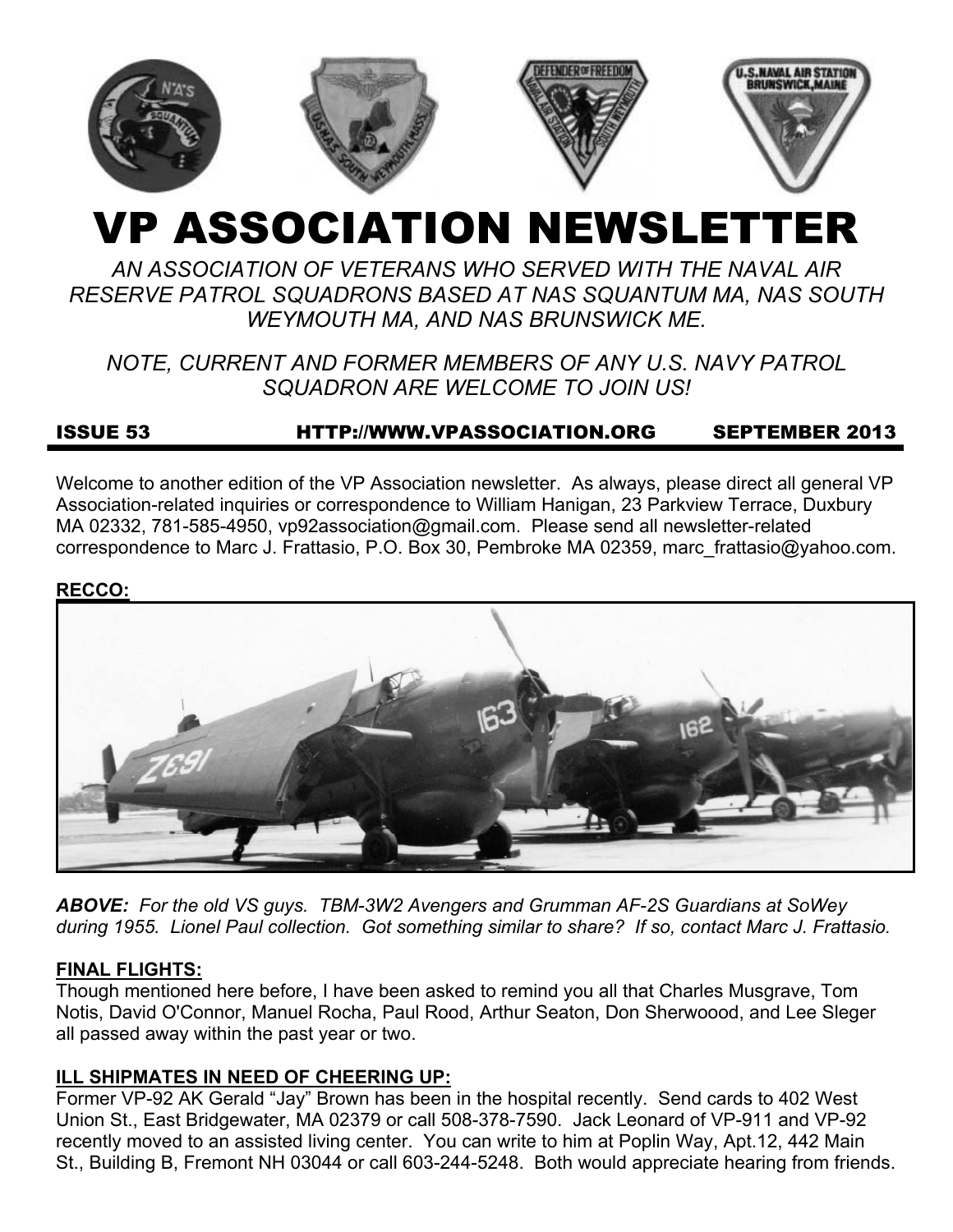## **THE VP ASSOCIATION ANNUAL REUNION:**

This is your last reminder to make reservations for the annual reunion that will be held on Saturday September 21st from 12:00 to 17:00 at the Weymouth Elks Hall at 1197 Washington Street in Weymouth, MA. The buffet style banquet is \$40 per person. Attendance is limited, reservations are required in advance, and will be taken first-come first served. Tickets will not be sold at the door. Please complete and mail the reservation form on the last page to Bill Hanigan ASAP. All banquet reservations must be received before September  $15<sup>th</sup>$ . Directions to the Weymouth Elks Hall follow:

## From the North (i.e., from Boston)

- 1. Take Route 3 south from the Boston area to Route 18 (Exit 16 South).
- 2. Go south on Route 18 about 1/2 mile to top of hill. At traffic light, turn left on Middle Street.
- 3. Continue on Middle Street, under Route 3, for about 1 1/2 miles.
- 4. At traffic light, turn right on Washington Street. Proceed through one traffic light and the Elk's Hall is about 200 yards on the right.

## From the South (i.e., from Cape Cod)

- 1. Take Route 3 North from the Plymouth/ Cape Cod area. Get off Route 3 at Exit 15 (Derby Street).
- 2. At end of exit, turn left on Derby Street.
- 3. Drive on Derby Street about 1/2 mile to second traffic light.
- 4. Turn left at light on Cushing Street.
- 5. On Cushing Street go about 1/2 mile to next traffic light and turn left on Route 53 (Whiting Street)
- 6. Stay north on Whiting Street (it becomes Washington Street in Weymouth). At first traffic light be in the left lane. Go through the traffic light and the Elk's Hall is about 200 yards on the left.

The Holiday Inn at 929 Hingham St. (781-871-0545), the Best Western at 909 Hingham St. (781-871-5660), and the Comfort Inn at 850 Hingham St. (781-982-1000) are all located a few miles away off Exit 14 on Route 3 in Rockland, MA.

Our guest speaker will be retired USN Captain Robert C. "Barney" Rubel. Captain Rubel is a jet pilot, combat veteran, squadron commander, and author who is presently the Dean of the Center for Naval Warfare Studies at the Naval War College. He's going to give a fascinating presentation on the challenges the Navy faced when it transitioned from propeller driven aircraft to jets after the Second World War. All VP Association members who attend the reunion will also be presented with a special souvenir gift. You'll have to go to find out what it will be.

The Weymouth Elks Hall is a few miles from old NAS South Weymouth, which is being redeveloped into a mixed commercial and residential community called SouthField. Plan on driving to Weymouth a few hours earlier, visit the base, and take a look at the remaining USN structures as well as the new SouthField apartments and townhouses. As was the case last year, we have made special arrangements with the Association of Naval Aviation Patriot Squadron to have the Shea Naval Aviation Museum open between 9 and 11 AM on the day of the reunion. The museum is located in temporary spaces inside the Shea Fitness Center at 495 Shea Memorial Drive and is normally only open on the second and last Saturday of the month. Admission is free. If you have any naval aviation memorabilia gathering dust at home, especially items pertaining to South Weymouth or Squantum, please consider donating it to the museum! See www.anapatriotsquadron.org for details.

Although dress is officially CASUAL for the reunion, we encourage you to wear your old uniform (whatever you have) or a flight suit if you've got one.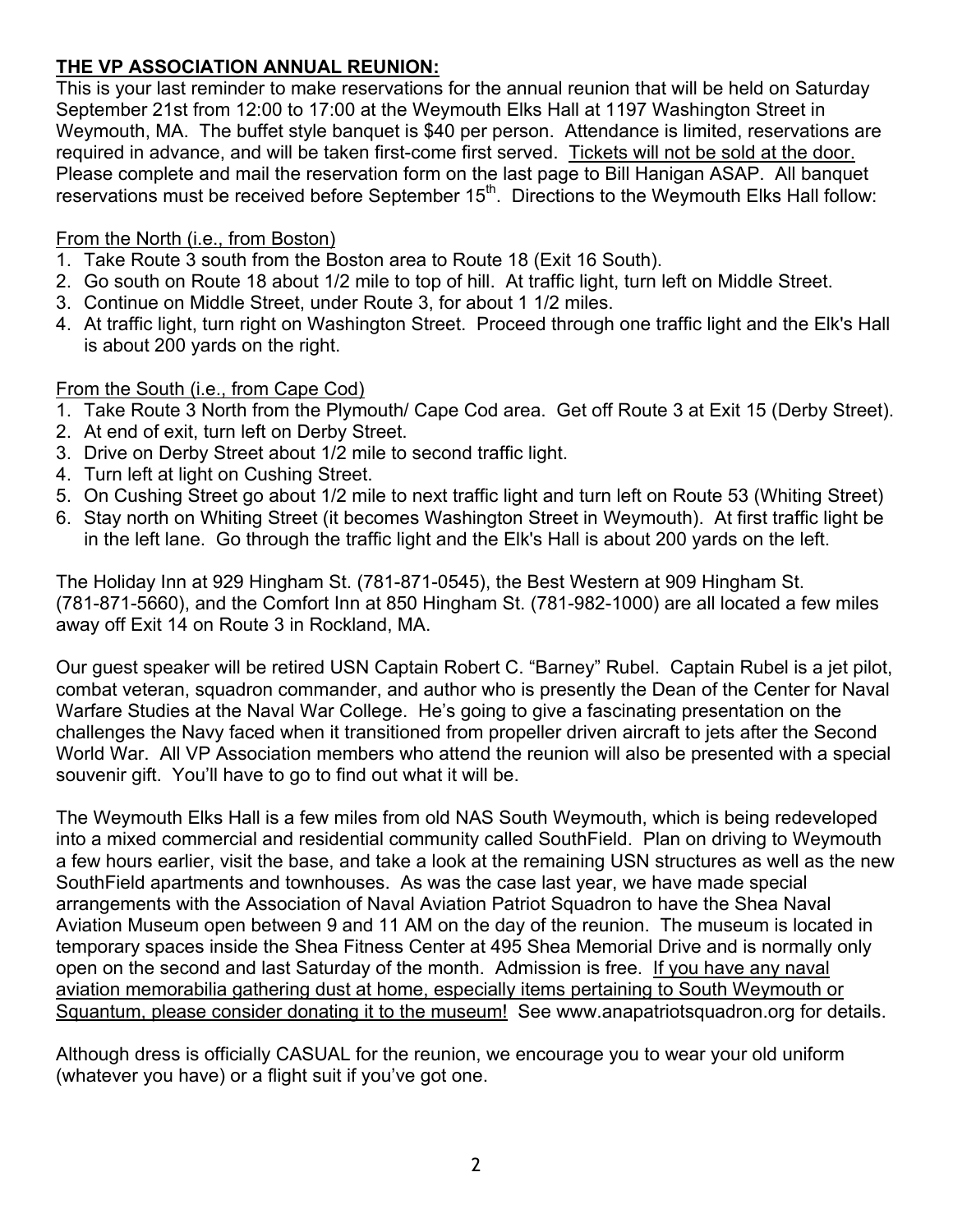Try to pass the word about the reunion to as many of your old Squantum/South Weymouth/Brunswick reserve VP squadron friends as possible. Don't assume that every former shipmate you're in contact with is affiliated with or aware of this group. Military or civilian guests are welcome to come with you.

Tables will be available in the banquet hall to display any memorabilia that you may wish to bring. If you have photos, cruise books, patches, caps, NATOPS manuals, or any other interesting Navy things that you'd like to show off to your friends please plan to bring them with you. Your newsletter editor is bringing a portable scanner. If you have any NAS Squantum, NAS South Weymouth, or NAS Brunswick-related photos or slides please bring them so they can be scanned for the newsletter.

## **ADMIN FUND DONATIONS:**

The VP Association has no dues. Voluntary contributions are always welcome to help defray the cost of printing and mailing newsletters to shipmates who do not have e-mail. We'd like to thank Tom Carroll, Andre "Casey" Castellanos, Dave Childers, Les Connolly, Jerry Eisenhaur, Paul Harriman, Paul Lapinski, Joe McCann, Ed McDonough, Arther Ricca, Harvey Shore, and Fred Squires for their recent contributions to the administration fund.

## **SPEAKING OF THE COST OF PRINTING AND MAILING NEWSLETTERS…**

If you have an e-mail address and have been receiving this newsletter through the U.S. Postal Service then we do not have a valid e-mail address for you. If this is your situation, please contact Bill Hanigan via e-mail as soon as possible so we can begin sending your newsletter to you by e-mail.

## **LOST CONTACT:**

Please let Bill Hanigan know whenever your street or e-mail address changes. Please note that Kasin Yarn has a new e-mail address at kasim.yarn@usnwc.edu.

#### **NEW MEMBERS:**

| <b>Barry Crawford</b><br>bcrawdad32@gmail.com<br>$VP-92$                                                    | Millie Carpenter<br>PO Box 384<br>Weymouth, MA 02190                                                | <b>Bruce Donahue</b><br>82 Spring Meadow Ln<br>Hanover, MA 02339<br>781-681-9929<br>soxnut4@verizon.net<br>VP-914                           | Pauline McDonough<br>90 Heritage Ln<br>Weymouth, MA 02189<br>paulinedds@yahoo.com<br><b>NAS SoWey Medical</b>    | Gary (Smokey) Moore<br>1857 Tierra Verde<br>Atlantic Beach, FL 32233<br>904-377-2022<br>garydewmoore@gmail.com<br>VP-92             |
|-------------------------------------------------------------------------------------------------------------|-----------------------------------------------------------------------------------------------------|---------------------------------------------------------------------------------------------------------------------------------------------|------------------------------------------------------------------------------------------------------------------|-------------------------------------------------------------------------------------------------------------------------------------|
| James F. Oikle<br>322 Prince's Point Rd<br>Brunswick, ME 04011<br>207-751-9547<br>joikle@gwi.net<br>$VP-10$ | Mark S. Patrick<br>79 Hennessey Ave<br>Brunswick, ME 04011<br>207-837-4425<br>mpatricks@comcast.net | <b>Steve Stith</b><br>$2309 - 128$ <sup>th</sup> Ave NW<br>Coon Rapids, MN 55448<br>612-670-92501<br>steve.stith@unisoncomfort.com<br>VP-40 | Cindy Tolle<br>4962 S. Santa Lucia Ave<br>Sierra Vista, AZ 85650<br>520-227-5441<br>catolle@yahoo.com<br>$VP-10$ | <b>Charley Ulmschneider</b><br>10 Airmail Ln<br>Belfast, ME 04915<br>207-930-3536<br>ulmy@roadrunner.com<br><b>VP-MAU Brunswick</b> |

#### **KASIM YARN TEACHING AT THE NAVAL WAR COLLEGE:**

LCDR Kasim Yarn, who was an AZ in VP-92 before he was commissioned, was recently re-assigned to teach classes at the Naval War College in Newport, RI. This is apparently going to be his last assignment prior to retiring from the Navy. Kasim's new e-mail address is kasim.yarn@usnwc.edu.

## **PETE COSTELLO RETIREMENT CEREMONY:**

As indicated in the previous issue of the newsletter, former VP-92 commanding officer Pete Costello retired from the USNR as a captain on board the USS Constitution at Boston on Saturday June 29<sup>th</sup>. A number of former VP-92 personnel showed up to see Pete off. A few photos taken at this event are presented on the following page.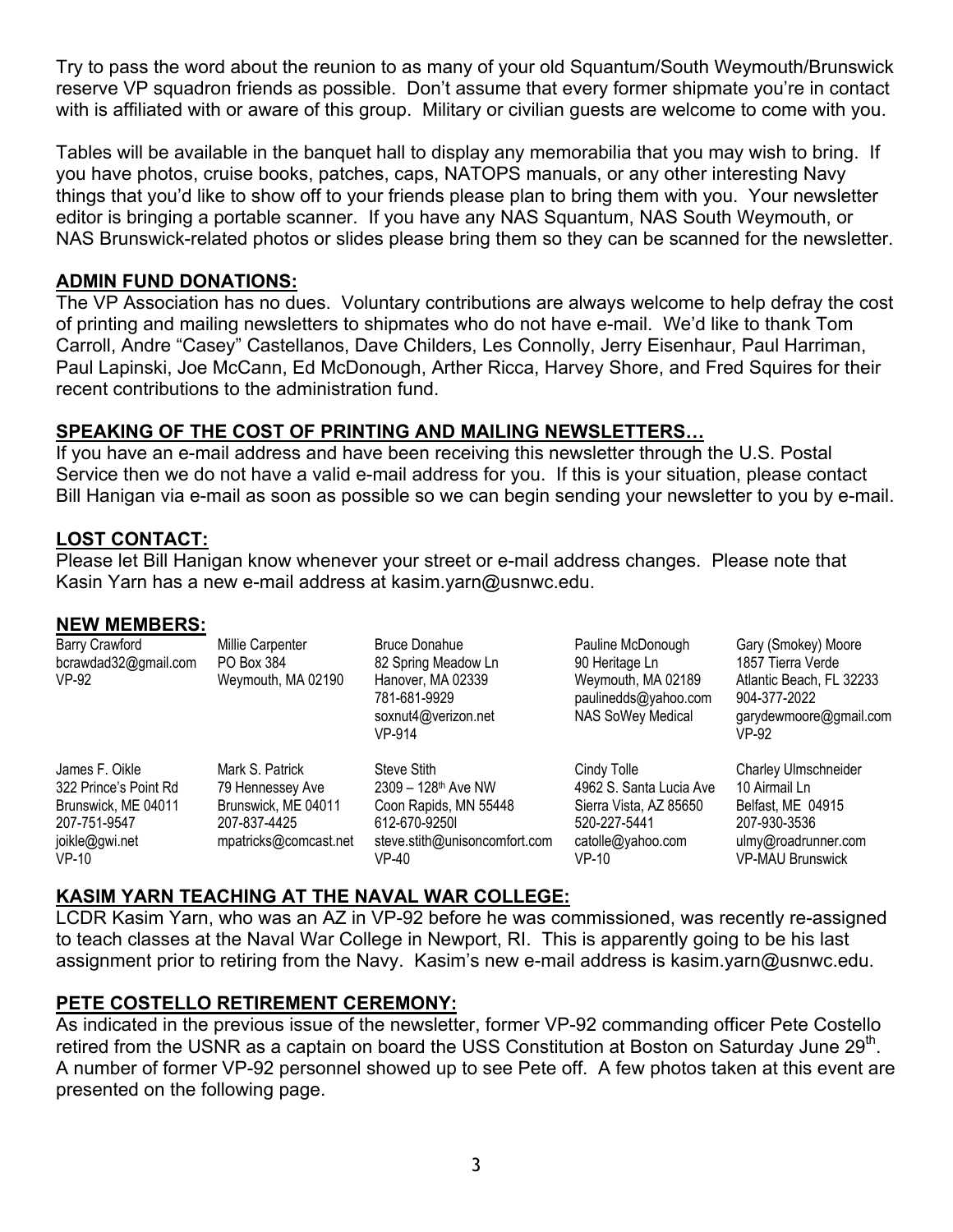

*LEFT: CAPT Pete Cosello saying a few final words about his naval career on the deck of the USS Constitution. BELOW: Group photo of all the former VP-92 people who attended the retirement ceremony except for Sean O'Neill, who could not be found at that time. From left to right are Rob McQuillan, Scott Walton, Mike Lynch, Kurt Podlogar, Sean Reid, Pete Costello, Marc Frattasio, Richard Volk, Faith Frattasio, Barry Crawford, Rick Caesar, John Mcfadden, and Tom Drapeau.* 



## **HISTORY OF VP-92 PUBLISHED IN MPA PLANESIDE NEWSLETTER:**

Your newsletter editor had an illustrated article on the history of VP-92 published in the second issue of the Maritime Patrol Association's "Planeside" newsletter for 2013. For more information about the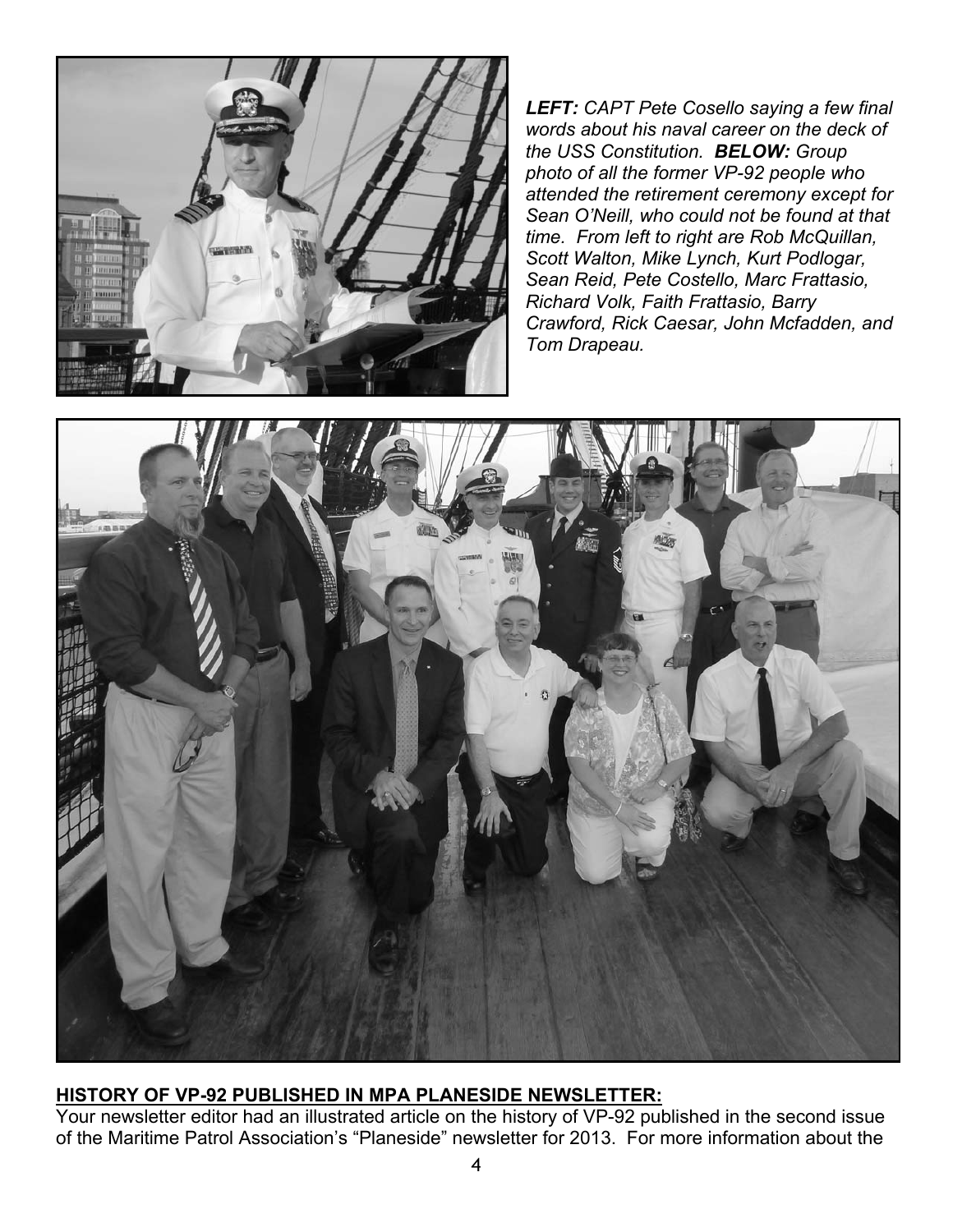MPA go to www.maritimepatrolassociation.org. If you aren't already aware of it, your newsletter editor published a comprehensive illustrated history book about VP-92 and its predecessors when the squadron was disestablished in 2007. Copies can be obtained through a link on the "geedunk" page of the VP Association's web site at www.vpassociation.org.

## **A MESSAGE FROM JERRY LACH:**

My brother and I attended the July 15, 2013 Hamilton, Ontario Air Show. It was a great air show with the only problem being the gray over cast that hindered photography. In attendance was a Canadian Forces 405 Squadron (from CFB Greenwood, Nova Scotia) Lockheed built CP-140 Aurora. All of the Canadian CP-140's will be upgraded equivalent to the US Navy's P-3C AIP birds. In touring the Aircraft some interesting points were;

- The Tactical Stations are arranged in a U shape. The equipment is from the Lockheed design for the S-3 Viking.
- The 'Wet' acoustic operators were originally officers, along with the TACCO and NAV/COM. The 'Dry' non-acoustic operators were enlisted. As a result the 'Wet' operators moved from their positions into the TACCO or NAV/COM positions resulting in the 'Wet' operators not having the long term learning expertise. This is now changing as the 'Wet' operators will now be enlisted. The crew said there were only 2 'Wet' officers still flying. This could be a cost consideration as well.
- As in the US Navy there were a number of British RAF exchange crewmen assigned to the Canadian Maritime Patrol Squadrons. Obviously this is the result of the Brits decommissioning their Nimrod Fleet.
- I mentioned to the Pilot, that was giving the flight station tour, that the CP-140 still had the old 'mechanical' HP and TIT gauges. The Navy's P-3c's have all been upgraded to the 'look alike' glass HP and TIT gauges. The pilot said this was causing them problems as they are having trouble getting replacements.

It was fun talking to the Canadians as they, like all of us, enjoyed their shipmates and the Maritime Patrol mission. Plus the T-56 Turbo Props sure sounded great during their air show demo.

## **A MESSAGE FROM TOM O'CONNOR REGARDING THE MONTHLY MEETING:**

I hate meetings at most organizations. The VP Association's monthly meetings are the only ones I look forward to. When I showed up at a couple of American Legion meetings they wanted me to run for post commander! I told them I had only been to a couple of meetings and had no idea what a post commander does. After I told them I did not want to run for office twice they gave up the idea of me being the commander and instead they drafted me to be the vice-commander! WTF? Most organization's meetings are like that. If you want to just go and relax, forget about it. Most places are so intent on keeping the place running that they forget what the place is all about.

At the VP Association's monthly meetings we are not interested in old business, and we are not interested in new business, we are only interested in monkey business and we prefer it with pictures. People can come and relax and enjoy talking with like-minded people and have some lunch. The most important thing at our meetings is what's for lunch. No one is going to get drafted to work on some fundraiser or to be an officer. We don't have officers. We just have lunch and some fun talking with old Navy guys. We meet for lunch on the last Thursday of every month at Waxy O'Connor's Irish Pub at 94 Hartwell St. in Lexington, MA from 11:30 to 13:30. Its just outside Hanscom AFB's Hartwell Avenue gate. Come on over and join us if you are in the area.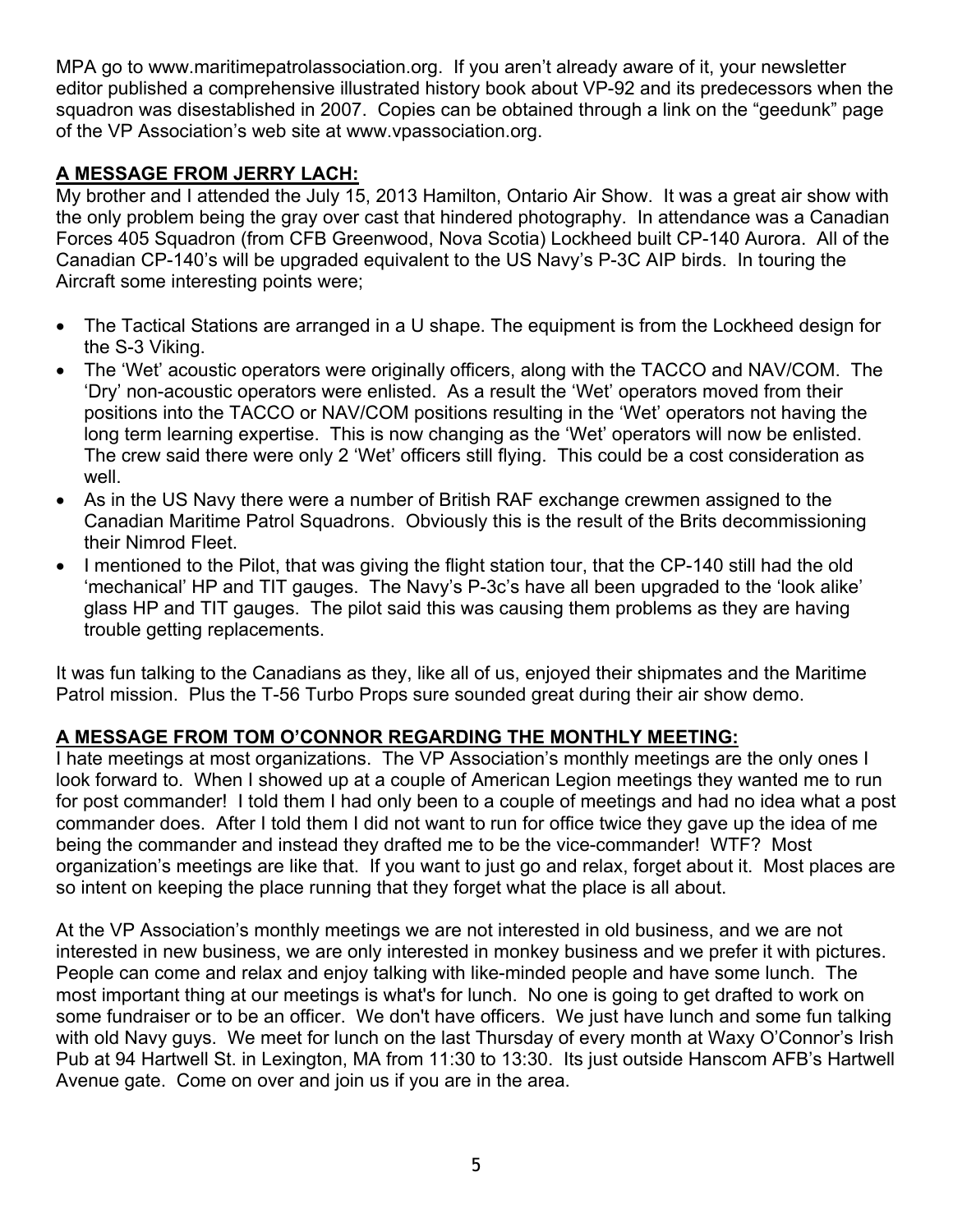## **JOE MORTLAND TAKES BERNADETTE O'BRIEN FOR AN AIRPLANE RIDE:**



**THE 2013 MINUTEMANCIPATION WEEKEND:**

On Sunday July 21<sup>st</sup> Joe Mortland took Bernadette O'Brien (both shown here) for a ride in his vintage Cessna 140 at the EAA pancake breakfast and fly-in at Cranland Airport in Halifax, MA. Bernadette is Bob O'Brien's wife. Both Bob (FE) and Joe (AW) were in VP-92. As mentioned in previous newsletters, several former VP-92 people meet for breakfast at Cranland Airport on the third Sunday of the month between April and October. This is the kind of thing that we do at these gatherings. Come join us at Cranland Airport if you live in the Boston area.



Over the first weekend in August former VP-92 AWs (L to R) Rick Caesar, Scott Andrews, Marty McCormack, Steve O'Donohue, Scott Savelle, Matt Sharpe, Mark Hausler, A.J. Bucchi, and Marc Frattasio (behind the camera) met at Marty's wife's palatial seaside villa in Marshfield, MA to participate in the 2013 Minutemancipation Weekend. The three days were filled with sea stories, drinking, cigar smoking, lobster and clam feasting, and a deep-sea fishing trip staged from Plymouth.

## **HELP WANTED:**

The ANA Patriot Squadron's Shea Naval Aviation Museum located on old NAS South Weymouth can use any photos or military memorabilia associated with NAS South Weymouth or NAS Squantum. The museum is open from 9 AM to noon on the second and last Saturday of the month and is located in the old Shea Fitness Center (base gym) at 495 Shea Memorial Drive, South Weymouth MA 02190.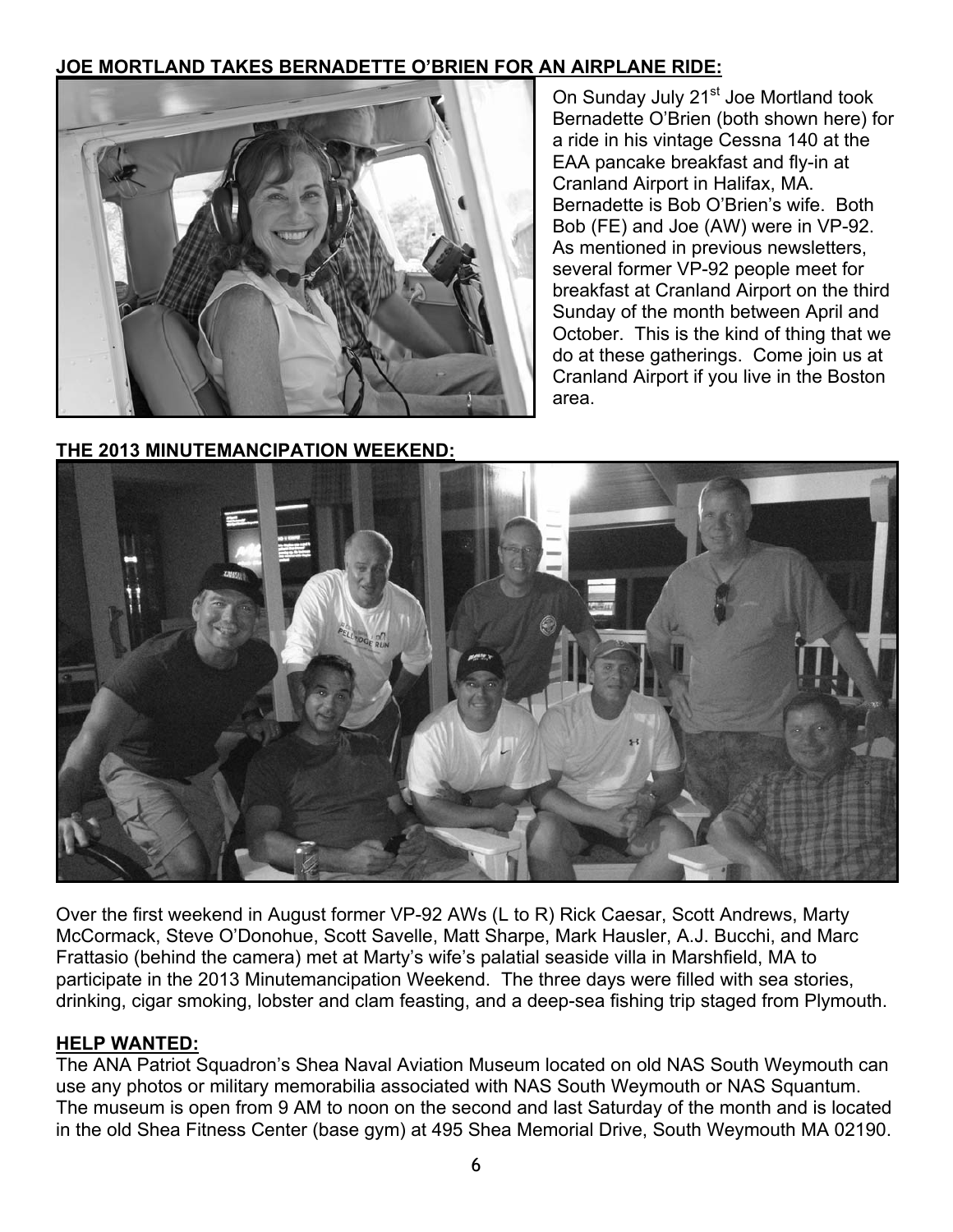The Brunswick Naval Museum and Memorial Gardens, a group which is working to establish a naval museum in the former base chapel on old NAS Brunswick, is seeking new members. The group is also looking for advice and assistance to move the P-2 Neptune that is presently located near the main gate to where the P-3 Orion is located. For more details see www.brunswicknavalmuseum.org or contact Jeff Smat at jeff.smatt@smatman.com.

Your newsletter editor is trying to collect an example of all the various reserve patrol squadron patches from New England units to display at the VP Association reunion, public lectures, and other such events. Specific needs include the VP-92 "twilight tour" (or whatever it was) patch that featured the original guillotine insignia and "1970-2007" that was available at NAS Brunswick just before the squadron was decommissioned and the squadron patches for VP-912, VP-913, VP-914, VP-916, VP-917, VP-63Z1, VP-63Z2, VP-63Z3, and VP-11Z4. Any donations of patches to this cause would be much appreciated. Contact Marc Frattasio at marc\_frattasio@yahoo.com.

## **SOUTHFIELD NEWS:**

The landmark red and white checkerboard painted water tower at NAS South Weymouth that stood next to Hangar One from 1942 on was knocked down on Wednesday August 14<sup>th</sup>. You can view a video of this sad event on the NAS South Weymouth Alumni Facebook page at www.facebook.com.

On Monday August 19<sup>th</sup> the new Bill Delahunt Parkway was opened to traffic on the SouthField development on old NAS South Weymouth. The new road, which was known as the East-West Parkway while it was under construction, goes through the area where Hangar One used to be.

## **P-8 NEWS:**



NAVAL AIR SYSTEMS COMMAND, PATUXENT RIVER, Md. — After an extensive testing period, the U.S. Navy announced July 1 in an Initial Operational Test and Evaluation report that its new patrol and reconnaissance aircraft, P-8A Poseidon, was found "operationally effective, operationally suitable, and ready for fleet introduction."

"This milestone and accomplishment is possible due to the great team of individuals who worked diligently and meticulously in making this aircraft the best choice to replace the Navy's current workhorse, the P-3C Orion," said Capt. Scott Dillon, Maritime Patrol and Reconnaissance Aircraft Program Office (PMA-290) program manager." It is a great day for the Navy and the fleet. We are proud to add the P-8 to the Navy's weapons inventory and the deployment cycle later this year."

This announcement of completing IOT&E follows another major program milestone last month, the successful firing of the Harpoon from the P-8A, which resulted in a successful target strike. "On June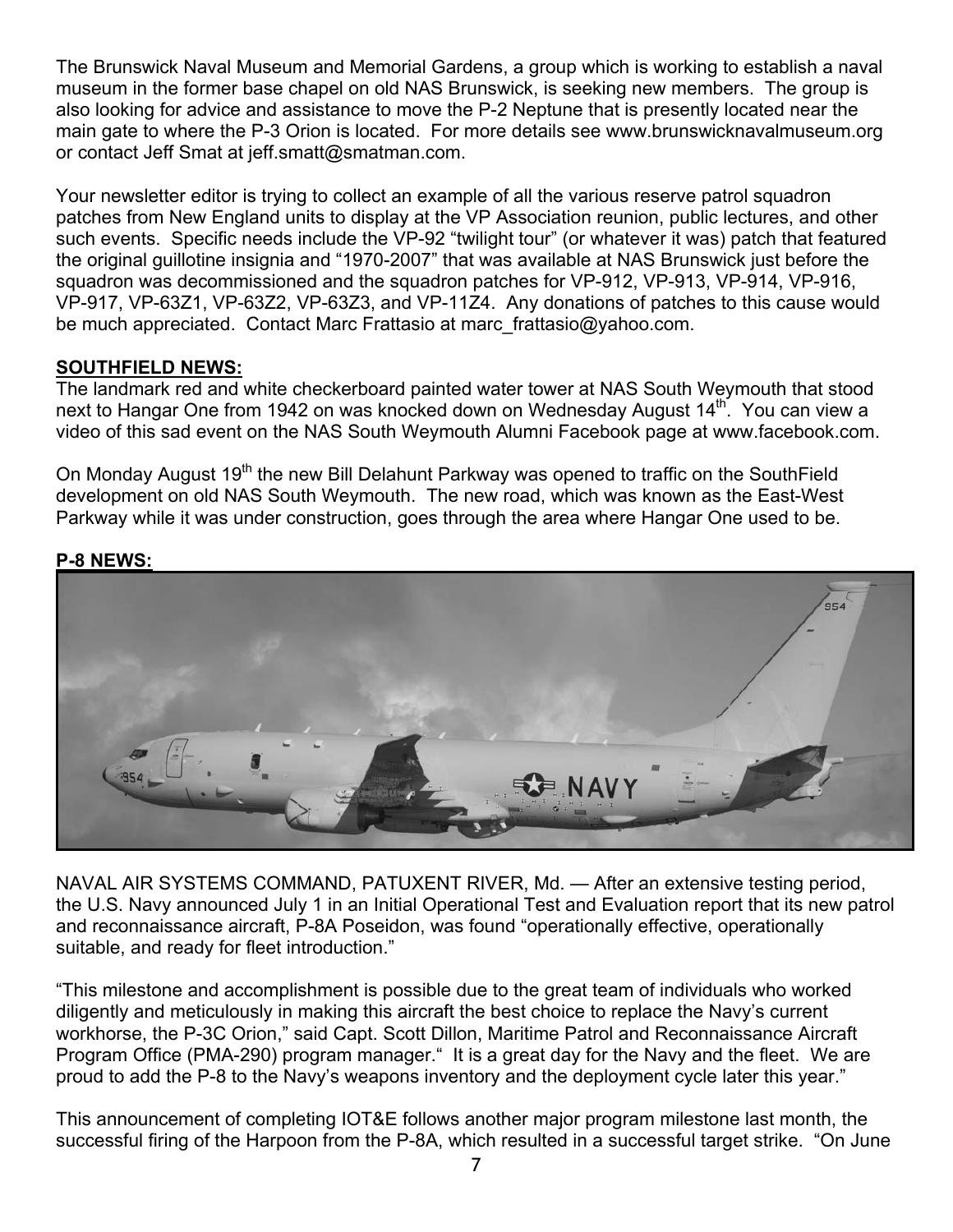24, completing just one practice run at the Point Mugu Sea Test Range, a P-8A Poseidon from Pax River achieved a program milestone after six minutes of flight time," Dillon said. "The P-8A successfully launched a Harpoon AGM-84D Block IC missile on the first hot run scoring a direct hit run on a Low Cost Modular Target. This flight test, along with past tests, demonstrates the P-8's operational effectiveness and overall mission capabilities."

The successful completion of the initial operational testing period was a key milestone that will inform the full-rate production decision. With the program passing IOT&E, the P-8A program continues to be on track for an initial operational deployment this winter when the first P-8A squadron will deploy with P-3 and EP-3 squadrons. To date, nine low rate initial production aircraft have been delivered to the fleet and six test aircraft have been delivered to NAVAIR. According to the program of record, the Navy plans on purchasing 117 P-8As aircraft.

The P-8A Poseidon will replace the P-3C Orion as a long-range anti-submarine warfare (ASW), antisurface warfare, intelligence, surveillance and reconnaissance aircraft, capable of broad-area, maritime and littoral operations. This valuable addition to naval air forces will protect the sea base and to enhance the Navy's forward presence.

## *PMA-290 Public Affairs*

## **THE JAPANESE ZERO AND HOW WE LEARNED TO FIGHT IT (VIA BOB MANDEVILLE):**

In April 1942 thirty-six Zeros attacking a British naval base at Colombo, Ceylon (now Sri Lanka ), were met by about sixty Royal Air Force aircraft of mixed types, many of them obsolete. Twenty-seven of the RAF planes went down: fifteen Hawker Hurricanes (of Battle of Britain fame), eight Fairey Swordfish, and four Fairey Fulmars. The Japanese lost one Zero.

Five months after America's entry into the war, the Zero was still a mystery to U.S. Navy pilots. On May 7, 1942, in the Battle of the Coral Sea, fighter pilots from our aircraft carriers Lexington and Yorktown fought the Zero and didn't know what to call it. Some misidentified it as the German Messerschmitt 109.

A few weeks later, on June 3 and 4, warplanes flew from the Japanese carriers Ryujo and Junyo to attack the American military base at Dutch Harbor in Alaska 's Aleutian archipelago. Japan 's attack on Alaska was intended to draw remnants of the U.S. fleet north from Pearl Harbor, away from Midway Island, where the Japanese were setting a trap. (The scheme ultimately backfired when our Navy pilots sank four of Japan 's first-line aircraft carriers at Midway, giving the United States a major turning-point victory.)

In the raid of June 4, twenty bombers blasted oil storage tanks, a warehouse, a hospital, a hangar, and a beached freighter, while eleven Zeros strafed at will. Chief Petty Officer Makoto Endo led a three-plane Zero section from the Ryujo, whose other pilots were Flight Petty Officers Tsuguo Shikada and Tadayoshi Koga. Koga, a small nineteen-year old, was the son of a rural carpenter. His Zero, serial number 4593, was light gray, with the imperial rising-sun insignia on its wings and fuselage. It had left the Mitsubishi Nagoya aircraft factory on February 19, only three-and-a-half months earlier, so it was the latest design.

Shortly before the bombs fell on Dutch Harbor that day, soldiers at an adjacent Army outpost had seen three Zeros shoot down a lumbering Catalina amphibian. As the plane began to sink, most of the seven-member crew climbed into a rubber raft and began paddling toward shore. The soldiers watched in horror as the Zeros strafed the crew until all were killed. The Zeros are believed to have been those of Endo, Shikada, and Koga.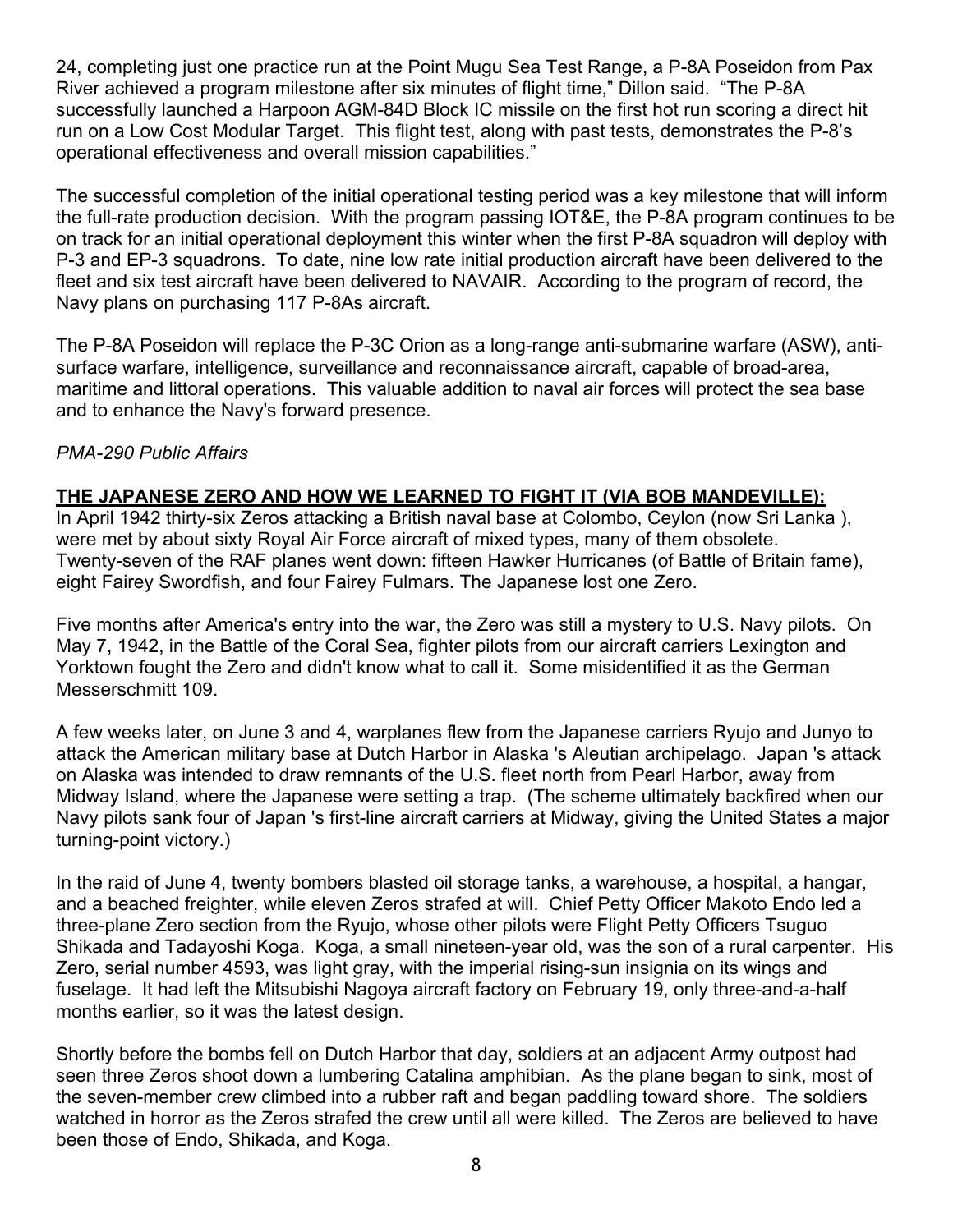After massacring the Catalina crew, Endo led his section to Dutch Harbor, where it joined the other eight Zeros in strafing. It was then (according to Shikada, interviewed in 1984) that Koga's Zero was hit by ground fire. An Army intelligence team later reported, "Bullet holes entered the plane from both upper and lower sides." One of the bullets severed the return oil line between the oil cooler and the engine. As the engine continued to run, it pumped oil from the broken line. A Navy photo taken during the raid shows a Zero trailing what appears to be smoke. It is probably oil, and there is little doubt that this is Zero 4593.

After the raid, as the enemy planes flew back toward their carriers, eight American Curtiss Warhawk P-40's shot down four VaI (Aichi D3A) dive bombers thirty miles west of Dutch Harbor. In the swirling, minutes-long dogfight, Lt. John J. Cape shot down a plane identified as a Zero. Another Zero was almost instantly on his tail. He climbed and rolled, trying to evade, but those were the wrong maneuvers to escape a Zero. The enemy fighter easily stayed with him, firing its two deadly 20-mm cannon and two 7.7-mm machine guns. Cape and his plane plunged into the sea. Another Zero shot up the P-40 of Lt. Winfield McIntyre, who survived a crash landing with a dead engine.

Endo and Shikada accompanied Koga as he flew his oil-spewing airplane to Akutan Island, twenty-five miles away, which had been designated for emergency landings. A Japanese submarine stood nearby to pick up downed pilots. The three Zeros circled low over the green, treeless island. At a level, grassy valley floor half a mile inland, Koga lowered his wheels and flaps and eased toward a three-point landing. As his main wheels touched, they dug in, and the Zero flipped onto its back, tossing water, grass, and gobs of mud. The valley floor was a bog, and the knee-high grass concealed water.

Endo and Shikada circled. There was no sign of life. If Koga was dead, their duty was to destroy the downed fighter. Incendiary bullets from their machine guns would have done the job. But Koga was a friend, and they couldn't bring themselves to shoot. Perhaps he would recover, destroy the plane himself, and walk to the waiting submarine. Endo and Shikada abandoned the downed fighter and returned to the Ryujo, two hundred miles to the south. (The Ryujo was sunk two months later in the eastern Solomons by planes from the aircraft carrier Saratoga. Endo was killed in action at Rabaul on October 12, 1943, while Shikada survived the war and eventually became a banker.)

The wrecked Zero lay in the bog for more than a month, unseen by U.S. patrol planes and offshore ships. Akutan is often foggy, and constant Aleutian winds create unpleasant turbulence over the rugged island. Most pilots preferred to remain over water, so planes rarely flew over Akutan. However, on July 10 a U.S. Navy Catalina (PBY) amphibian returning from overnight patrol crossed the island. A gunner named Wall called, "Hey, there's an airplane on the ground down there. It has meatballs on the wings." That meant the rising-sun insignia. The patrol plane's commander, Lt. William Thies, descended for a closer look. What he saw excited him.

Back at Dutch Harbor, Thies persuaded his squadron commander to let him take a party to the downed plane. No one then knew that it was a Zero.

Ens. Robert Larson was Thies's copilot when the plane was discovered. He remembers reaching the Zero. "We approached cautiously, walking in about a foot of water covered with grass. Koga's body, thoroughly strapped in, was upside down in the plane, his head barely submerged in the water. "We were surprised at the details of the airplane," Larson continues. "It was well built, with simple, unique features. Inspection plates could be opened by pushing on a black dot with a finger. A latch would open, and one could pull the plate out. Wingtips folded by unlatching them and pushing them up by hand. The pilot had a parachute and a life raft." Koga's body was buried nearby. In 1947 it was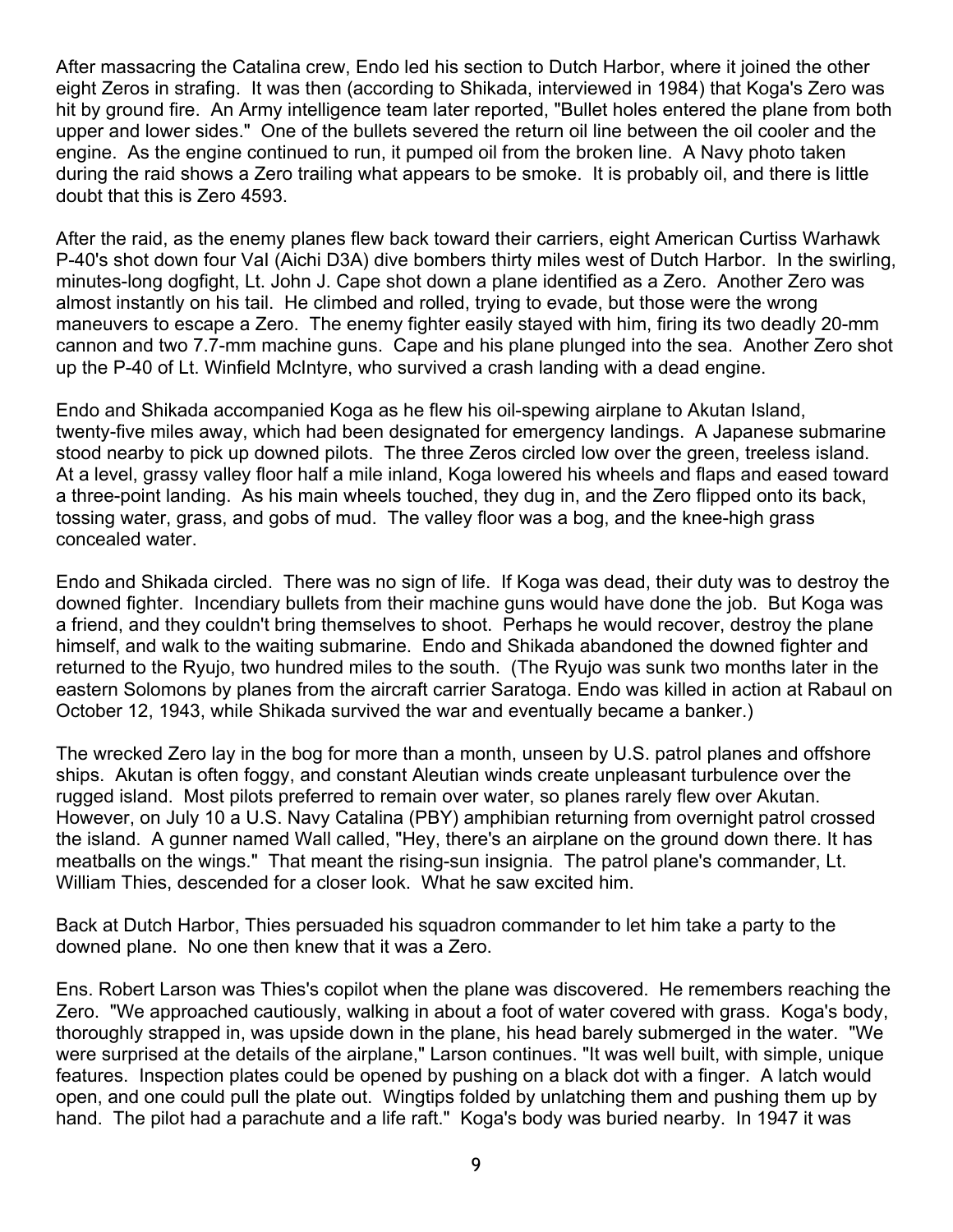shifted to a cemetery on nearby Adak Island, and later, it is believed, his remains were returned to Japan.

Thies had determined that the wrecked plane was a nearly new Zero, which suddenly gave it special meaning, for it was repairable. However, unlike U.S. warplanes, which had detachable wings, the Zero's wings were integral with the fuselage. This complicated salvage and shipping. Navy crews fought the plane out of the bog. The tripod that was used to lift the engine, and later the fuselage, sank three to four feet into the mud. The Zero was too heavy to turn over with the equipment on hand, so it was left upside down while a tractor dragged it on a skid to the beach and a barge. At Dutch Harbor it was turned over with a crane, cleaned, and crated, wings and all. When the awkward crate containing Zero 4593 arrived at North Island Naval Air Station, San Diego , a twelve-foot-high stockade was erected around it inside a hangar. Marines guarded the priceless plane while Navy crews worked around the clock to make it airworthy. (There is no evidence the Japanese ever knew we had salvaged Koga's plane.)

In mid-September Lt. Cmdr. Eddie R. Sanders studied it for a week as repairs were completed. Forty-six years later he clearly remembered his flights in Koga's Zero. "My log shows that I made twenty-four flights in Zero 4593 from 20 September to 15 October 1942," Sanders told me. "These flights covered performance tests such as we do on planes undergoing Navy tests."

"The very first flight exposed weaknesses of the Zero that our pilots could exploit with proper tactics. The Zero had superior maneuverability only at the lower speeds used in dog fighting, with short turning radius and excellent aileron control at very low speeds. However, immediately apparent was the fact that the ailerons froze up at speeds above two hundred knots, so that rolling maneuvers at those speeds were slow and required much force on the control stick. It rolled to the left much easier than to the right. Also, its engine cut out under negative acceleration [as when nosing into a dive] due to its float-type carburetor. We now had an answer for our pilots who were unable to escape a pursuing Zero. We told them to go into a vertical power dive, using negative acceleration, if possible, to open the range quickly and gain advantageous speed while the Zero's engine was stopped. At about two hundred knots, we instructed them to roll hard right before the Zero pilot could get his sights lined up. This recommended tactic was radioed to the fleet after my first flight of Koga's plane, and soon the welcome answer came back: "It works!'" Sanders said, satisfaction sounding in his voice even after nearly half a century.

Thus by late September 1942 Allied pilots in the Pacific theater knew how to escape a pursuing Zero.

"Was Zero 4593 a good representative of the Model 21 Zero?" I asked Sanders. In other words, was the repaired airplane 100 percent?

"About 98 percent," he replied.

The Zero was added to the U.S. Navy inventory and assigned its Mitsubishi serial number. The Japanese colors and insignia were replaced with those of the U.S. Navy and later the U.S. Army, which also test-flew it. The Navy pitted it against the best American fighters of the time-the P-38 Lockheed Lightning, the P-39 Bell Airacobra, the P-51 North American Mustang, the F4F-4 Grumman Wildcat, and the F4U Chance Vought Corsair-and for each type developed the most effective tactics and altitudes for engaging the Zero.

In February 1945 Cmdr. Richard G. Crommelin was taxiing Zero 4593 at San Diego Naval Air Station, where it was being used to train pilots bound for the Pacific war zone. An SB-2C Curtiss Helldiver overran it and chopped it up from tail to cockpit. Crommelin survived, but the Zero didn't. Only a few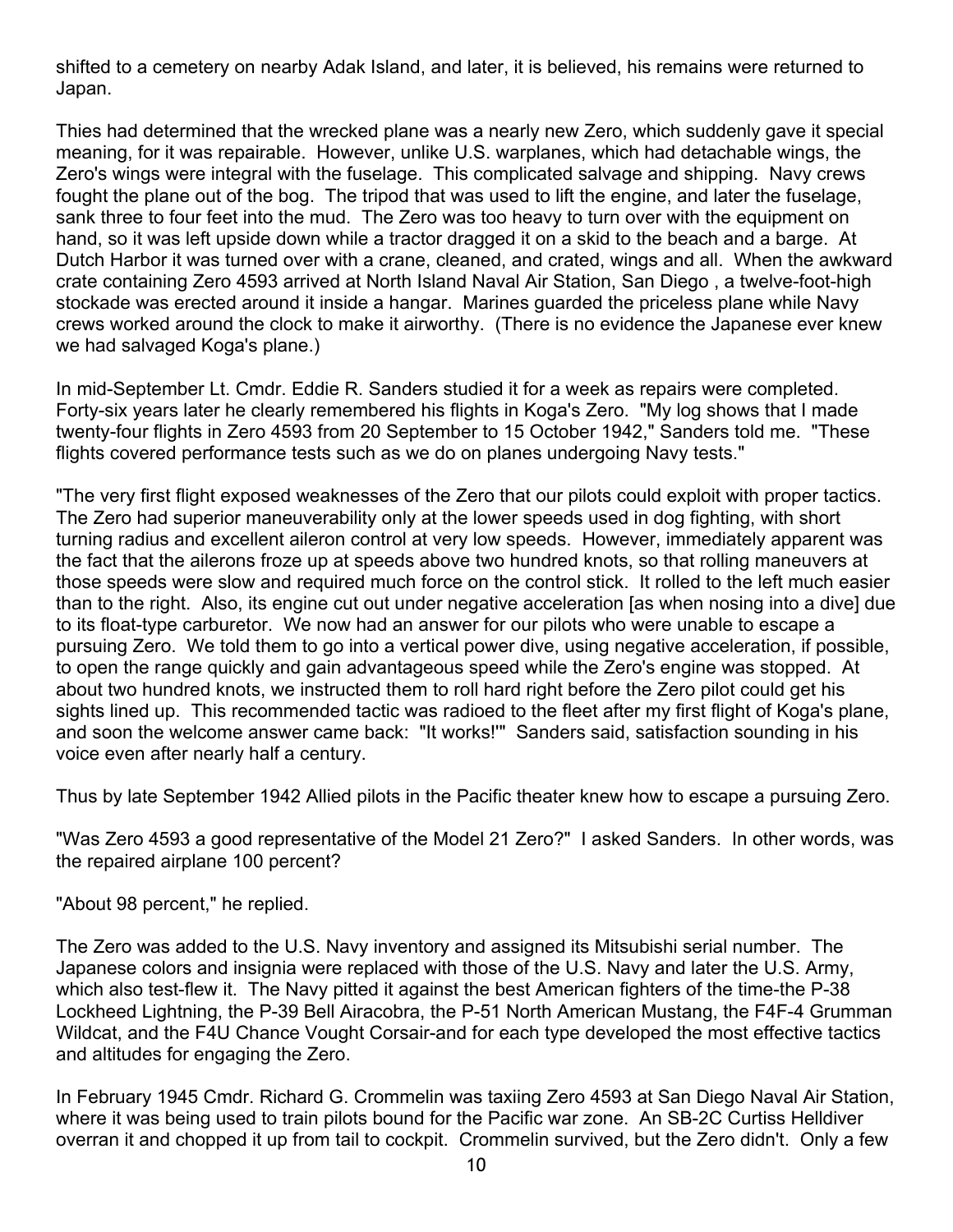pieces of Zero 4593 remain today. The manifold pressure gauge, the air-speed indicator, and the folding panel of the port wingtip were donated to the Navy Museum at the Washington , D.C., Navy Yard by Rear Adm. William N. Leonard, who salvaged them at San Diego in 1945. In addition, two of its manufacturer's plates are in the Alaska Aviation Heritage Museum in Anchorage, donated by Arthur Bauman, the photographer.

Leonard recently told me, "The captured Zero was a treasure. To my knowledge no other captured machine has ever unlocked so many secrets at a time when the need was so great." A somewhat comparable event took place off North Africa in 1944-coincidentally on the same date, June 4, that Koga crashed his Zero.

A squadron commanded by Capt. Daniel V. Gallery, aboard the escort carrier Guadalcanal , captured the German submarine U-505, boarding and securing the disabled vessel before the fleeing crew could scuttle it. Code books, charts, and operating instructions rescued from U-505 proved quite valuable to the Allies. Captain Gallery later wrote, "Reception committees which we were able to arrange as a result may have had something to do with the sinking of nearly three hundred U-boats in the next eleven months." By the time of U-505's capture, however, the German war effort was already starting to crumble (D-day came only two days later), while Japan still dominated the Pacific when Koga's plane was recovered.

A classic example of the Koga plane's value occurred on April 1, 1943, when Ken Walsh, a Marine flying an F4U Chance-Vought Corsair over the Russell Islands southeast of Bougainville , encountered a lone Zero. "I turned toward him, planning a deflection shot, but before I could get on him, he rolled, putting his plane right under my tail and within range. I had been told the Zero was extremely maneuverable, but if I hadn't seen how swiftly his plane flipped onto my tail, I wouldn't have believed it," Walsh recently recalled. "I remembered briefings that resulted from test flights of Koga's Zero on how to escape from a following Zero. With that lone Zero on my tail I did a split S, and with its nose down and full throttle my Corsair picked up speed fast. I wanted at least 240 knots, preferably 260. Then, as prescribed, I rolled hard right. As I did this and continued my dive, tracers from the Zero zinged past my plane's belly. "From information that came from Koga's Zero, I knew the Zero rolled more slowly to the right than to the left. If I hadn't known which way to turn or roll, I'd have probably rolled to my left. If I had done that, the Zero would likely have turned with me, locked on, and had me. I used that maneuver a number of times to get away from Zeros." By war's end Capt. (later Lt. Col.) Kenneth Walsh had twenty-one aerial victories (seventeen Zeros, three Vals, one Pete), making him the war's fourth-ranking Marine Corps ace. He was awarded the Medal of Honor for two extremely courageous air battles he fought over the Solomon Islands in his Corsair during August 1943. He retired from the Marine Corps in 1962 after more than twenty-eight years of service. Walsh holds the Distinguished Flying Cross with six Gold Stars, the Air Medal with fourteen Gold Stars, and more than a dozen other medals and honors.

How important was our acquisition of Koga's Zero? Masatake Okumiya, who survived more air-sea battles than any other Japanese naval officer, was aboard the Ryujo when Koga made his last flight. He later co-authored two classic books, Zero and Midway. Okumiya has written that the Allies' acquisition of Koga's Zero was "no less serious" than the Japanese defeat at Midway and "did much to hasten our final defeat." If that doesn't convince you, ask Ken Walsh.

#### INSIDE THE ZERO

The Zero was Japan 's main fighter plane throughout World War II. By war's end about 11,500 Zeros had been produced in five main variants. In March 1939, when the prototype Zero was rolled out, Japan was in some ways still so backward that the plane had to be hauled by oxcart from the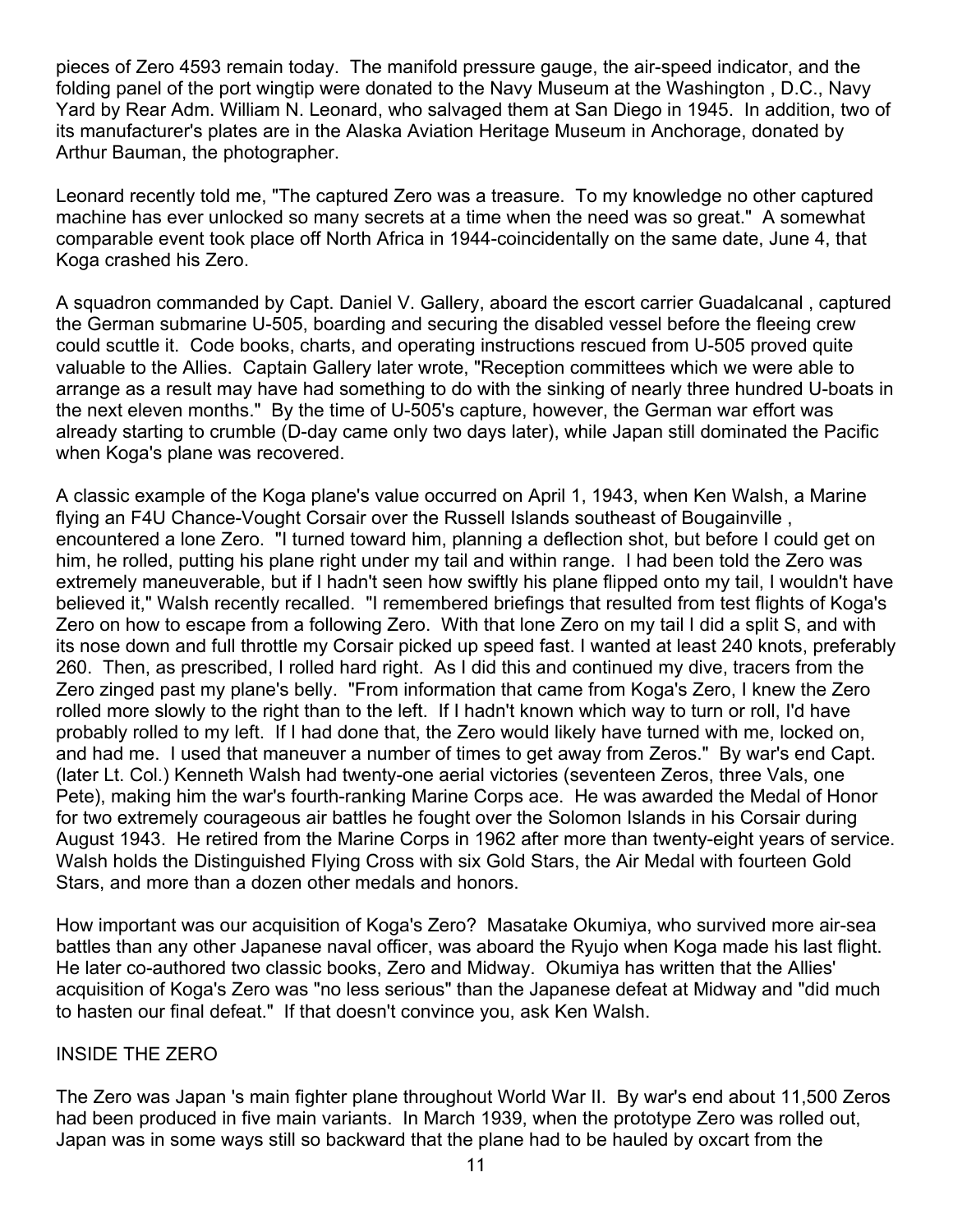Mitsubishi factory twenty-nine miles to the airfield where it flew. It represented a great leap in technology. At the start of World War II, some countries' fighters were open cockpit, fabric-covered biplanes. A low-wing all-metal monoplane carrier fighter, predecessor to the Zero, had been adopted by the Japanese in the mid-1930's, while the U.S. Navy's standard fighter was still a biplane.

But the world took little notice of Japan's advanced military aircraft, so the Zero came as a great shock to Americans at Pearl Harbor and afterward. A combination of nimbleness and simplicity gave it fighting qualities that no Allied plane could match. Lightness, simplicity, ease of maintenance, sensitivity to controls, and extreme maneuverability were the main elements that the designer Jiro Horikoshi built into the Zero. The Model 21 flown by Koga weighed 5,500 pounds, including fuel, ammunition, and pilot, while U.S. fighters weighed 7,500 pounds and up. Early models had no protective armor or self-sealing fuel tanks, although these were standard features on U.S. fighters.

Despite its large-diameter 940-hp radial engine, the Zero had one of the slimmest silhouettes of any World War II fighter. The maximum speed of Koga's Zero was 326 mph at 16,000 feet, not especially fast for a 1942 fighter. But high speed wasn't the reason for the Zero's great combat record. Agility was. Its large ailerons gave it great maneuverability at low speeds. It could even outmaneuver the British Spitfire. Advanced U.S. fighters produced toward the war's end still couldn't turn with the Zero, but they were faster and could out climb and out dive it. Without self-sealing fuel tanks, the Zero was easily flamed when hit in any of its three wing and fuselage tanks or its droppable belly tank. And without protective armor, its pilot was vulnerable. In 1941 the Zero's range of 1,675 nautical miles (1,930 statute miles) was one of the wonders of the aviation world. No other fighter plane had ever routinely flown such a distance.

Saburo Sakai , Japan 's highest-scoring surviving World War II ace, with sixty- four kills, believes that if the Zero had not been developed, Japan "would not have decided to start the war." Other Japanese authorities echo this opinion, and the confidence it reflects was not, in the beginning at least, misplaced. Today the Zero is one of the rarest of all major fighter planes of World War II. Only sixteen complete and assembled examples are known to exist. Of these, only two are flyable: one owned by Planes of Fame, in Chino , California , and the other by the Commemorative Air Force, in Midland , Texas .

## **VP-92 P-3B TACNAVMOD PATCHES NOW AVAILABLE:**



When VP-92 transitioned from the P-3A to the P-3B the members of aircrews that became "Alpha Qualified" were presented with the special patch shown here. The design duplicates the Minuteman with yellow lightning bolt that was painted on the tails of the squadron's P-3Bs. A limited number of exact duplicates of this patch have been reproduced by the ANA Patriot Squadron's Shea Naval Aviation Museum as a fund-raiser. They are sold in the museum for \$6 each or via the mail for \$7 each. The supply is limited and there's a good chance that once they are gone there won't be any more. If you are want to buy a patch through the mail contact the Shea Naval Aviation Museum at inquiries@anapatriotsquadron.org for details.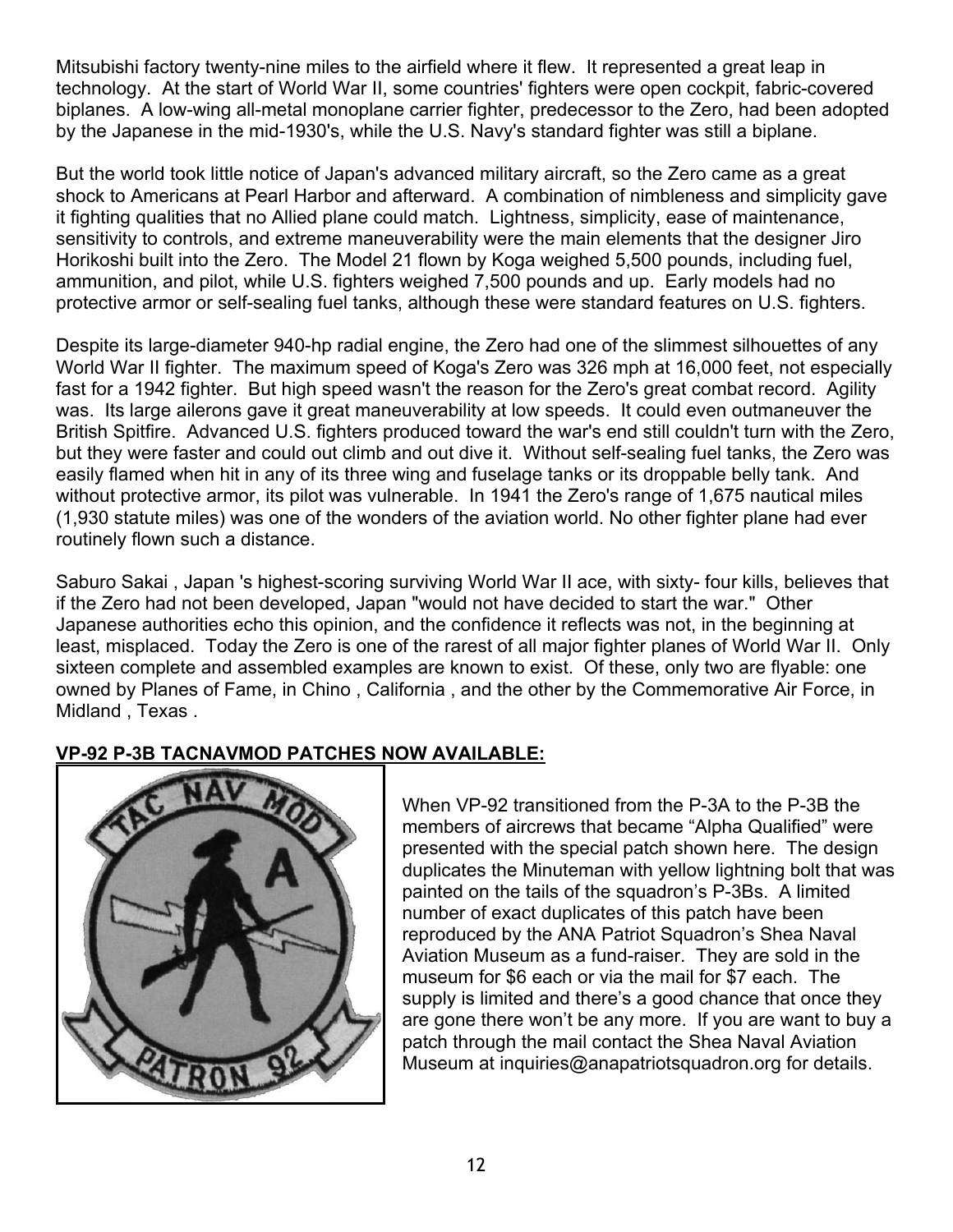## **RECOMMENDED READING:**

The ANA Patriot Squadron's Shea Naval Aviation Museum will host a lecture and book signing by author Tommy H. Thomason. Mr. Tomason has written at least eight books on naval aviation related subjects including "U.S. Naval Air Superiority" shown here. See tommythomason.com for details regarding the books that he has written. Thomason will give a lecture on the history of the Douglas A-4 Skyhawk, an aircraft used for three decades at NAS South Weymouth, at the museum starting at noon on Saturday September 28<sup>th</sup>. Copies of his many naval aviation books will be available for sale before and after the lecture. The Shea Naval Aviation Museum is located at 495 Shea Memorial Drive on old NAS South Weymouth, MA. Admission to the museum and to the lecture is free. See www.anapatriotsquadron.org for more details.



## **ON THE INTERNET:**

Don't forget, there are groups for VP-92, NAS South Weymouth, and NAS Brunswick on Facebook that you can join at www.facebook.com. Check them out.

## **MONTHLY MEETING:**

Don't forget that we now meet for lunch on the last Thursday of every month at Waxy O'Connor's Irish Pub at 94 Hartwell St. in Lexington, MA from 11:30 to 13:30 until further notice. Please join us if you can. Waxy O'Connor's Irish Pub is just outside the Hanscom Field Hartwell gate.

## **PARTING SHOT:**

Bill Scacia provided this shot of VP-92 people at the NAS SoWey CPO Club on Andy Anderson's retirement from the USNR in **October** 1980. There are a number of familiar faces here.





*Until Next Time, Lose Not Thy Speed In Flight Lest The Earth Rise Up And Smite Thee – "Frat".*